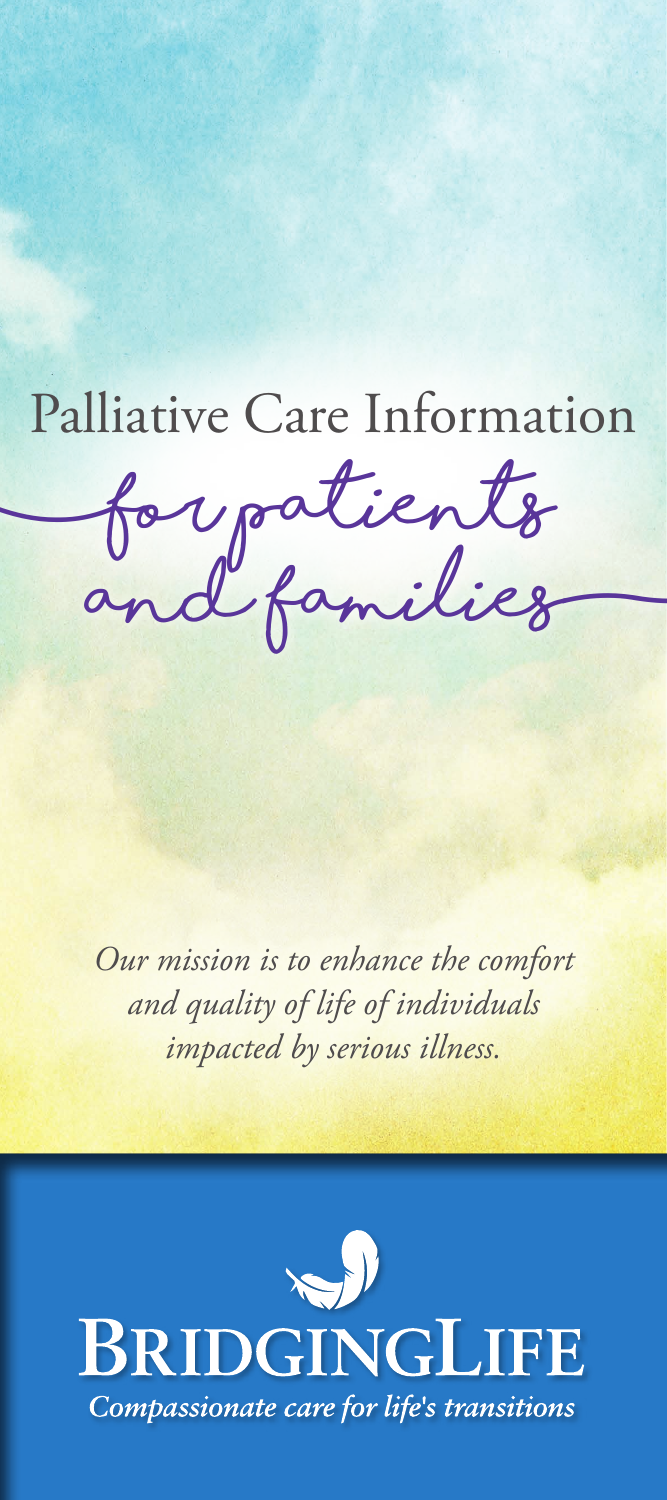## **( What is** Palliative Care?

Palliative care is specialized medical care for people living with a serious illness. This type of care is focused on providing relief from the symptoms and stress of the illness. The goal is to improve quality of life for both the patient and the family.

#### **Who provides palliative care?**

Palliative care is provided by BridgingLife's specially trained team of providers, nurses and other specialists who work together with a patient's other healthcare providers to offer an extra layer of support. Palliative care is based on the needs of the patient, not on the patient's prognosis. It is appropriate at any age and at any stage of a serious illness.

#### **What services do the palliative care team offer?**

- Help manage distressing symptoms related to serious illness, such as pain, shortness of breath, nausea, constipation, loss of appetite, fatigue and anxiety
- Provide emotional and spiritual support
- Assist with the completion of advance care planning documents, such as an advance directive and living will
- Assist with the completion of Medical Order for Life Sustaining Treatment (MOLST) document
- Provide education about your serious illness
- Help identify community resources to support your social needs

#### **How can palliative care help individuals and their families?**

With the support of your palliative care team, you can expect a better understanding of your illness, completion of goals-of-care documents and an increased quality of life.

#### **Who can benefit from palliative care support?**

Anyone with a serious illness who is starting to feel the effects of their illness can benefit. These effects include distressing symptoms, emotional distress, increased hospitalizations or increased physician appointments.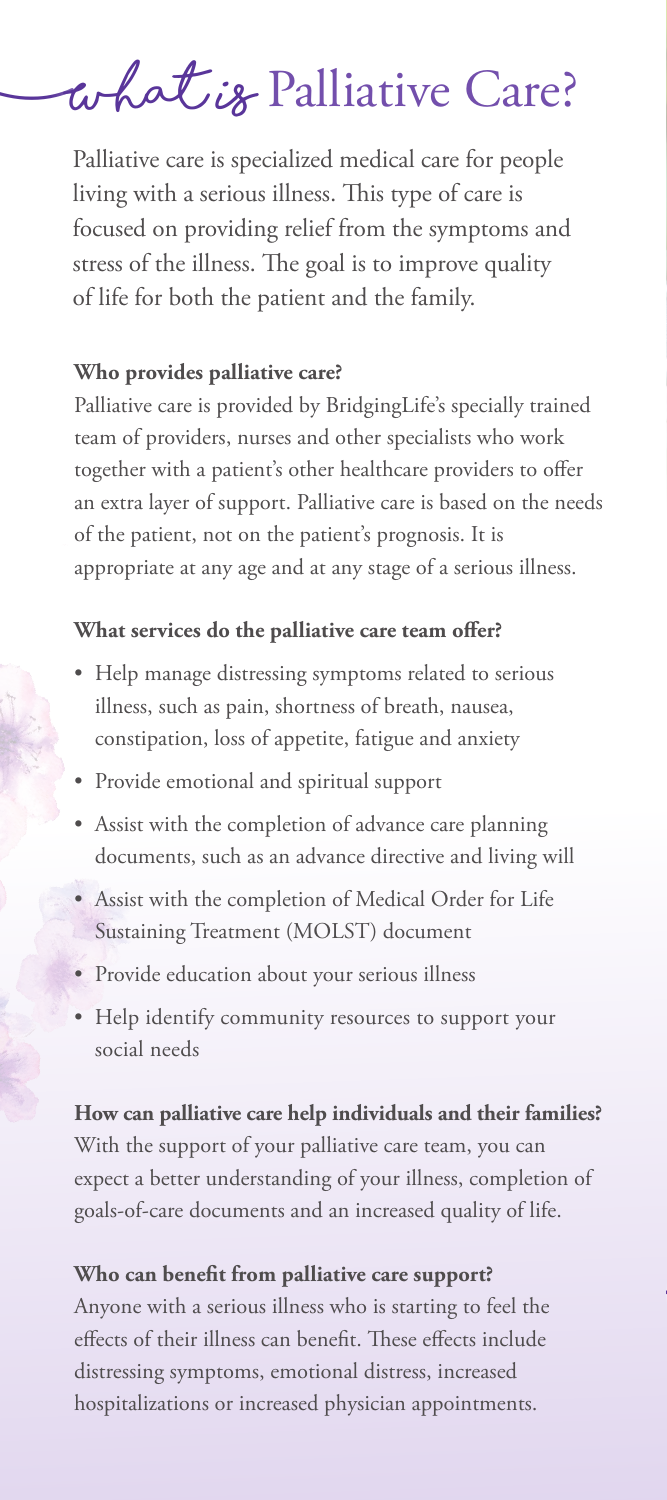

### **What is the difference between palliative care and hospice care?**

Both types of care focus on quality of life. Palliative care can be provided at any time during an individual's serious illness and can be used while continuing to seek aggressive treatment. Hospice care is provided at the end of life, when a person has an estimated prognosis of 6 months or less to live and has decided to stop aggressive or curative treatment.

#### **Where can I receive palliative care?**

The palliative care team can see you in the hospital, your home, assisted living facility, or nursing home.

#### **Who pays for palliative care?**

Medicare and commercial insurance companies pay for the provider visits. Otherwise, the nurses, social worker and chaplain are covered through LifeBridge Health.

**(Learn more)**

Call BridgingLife at 410-871-8000 or visit bridginglifecare.org to learn more about our palliative care services.